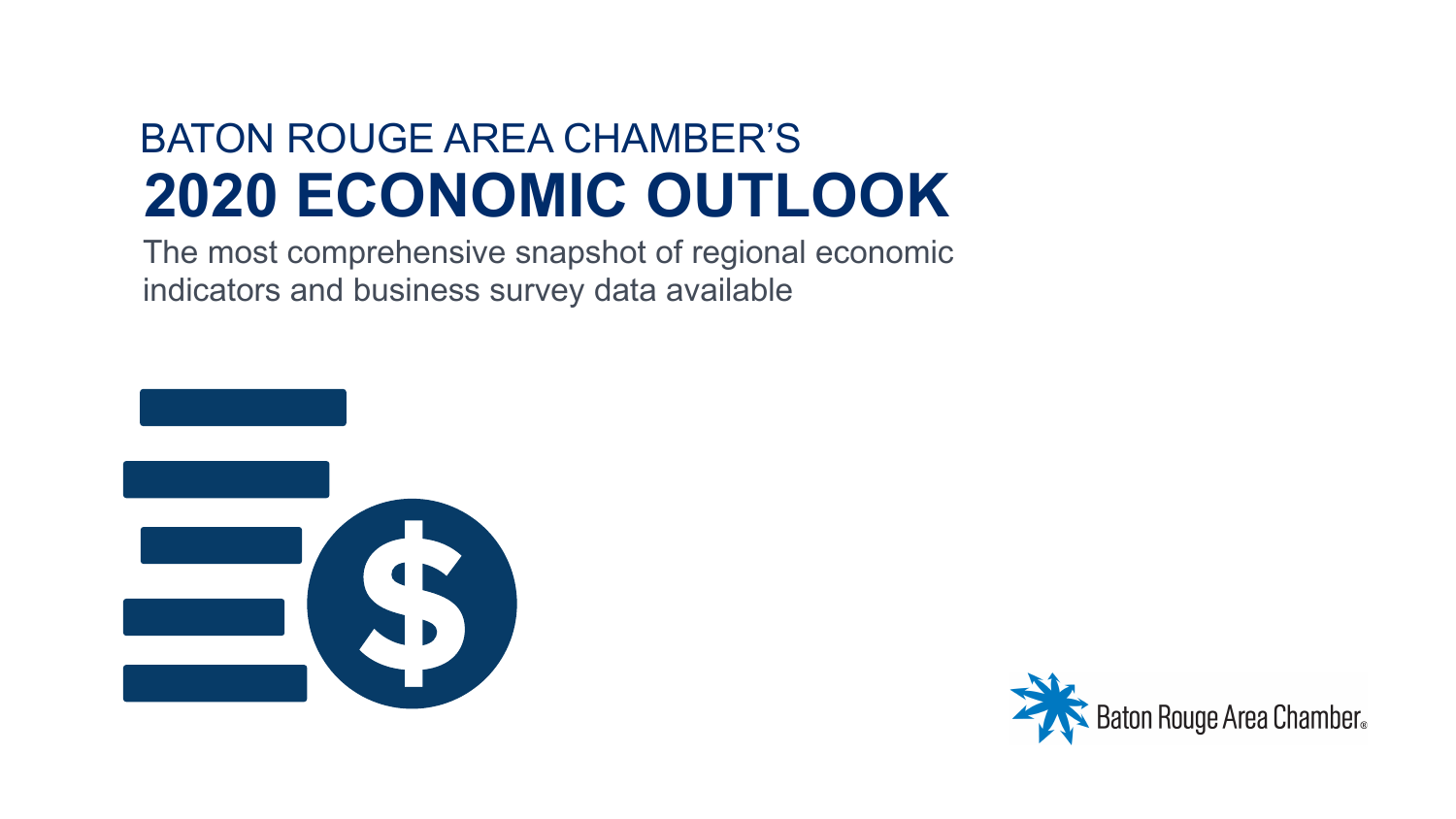## Projected Job Growth

Composites of forecasts show the Baton Rouge Area is projected to increase employment by 1.2% in 2020, which translates into approximately 4,900 new jobs Percentage change in nonfarm jobs\*



\*\*Average annual monthly jobs; average through October for 2019

Source: Bureau of Labor Statistics; Loren Scott's Louisiana Economic Outlook; Louisiana Workforce Commission; Economic Modeling Systems Incorporated; BRAC analysis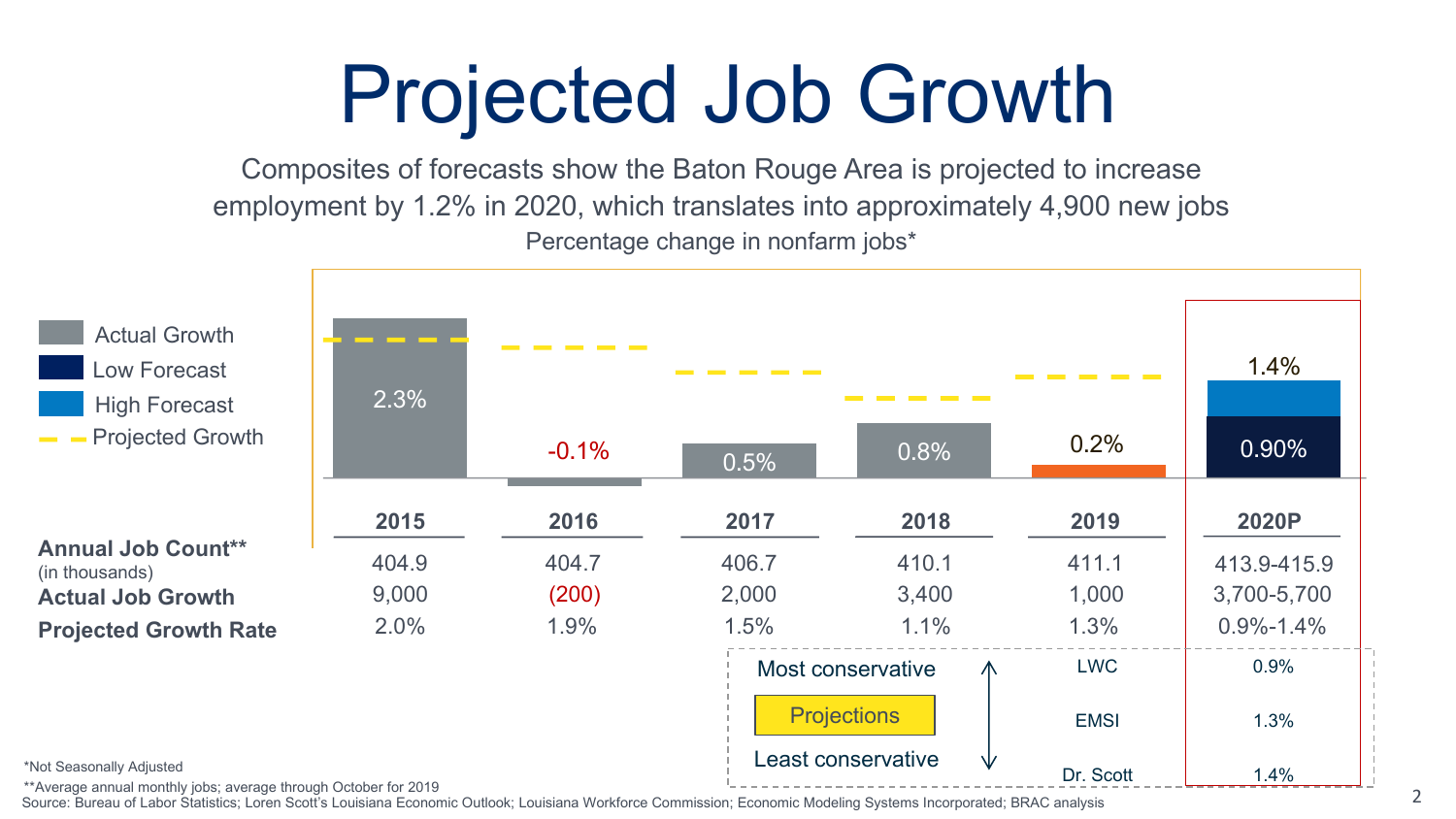

Peer Regions include: Birmingham, Columbia, Greenville, Little Rock, and Louisville Source: Bureau of Labor Statistics; BRAC analysis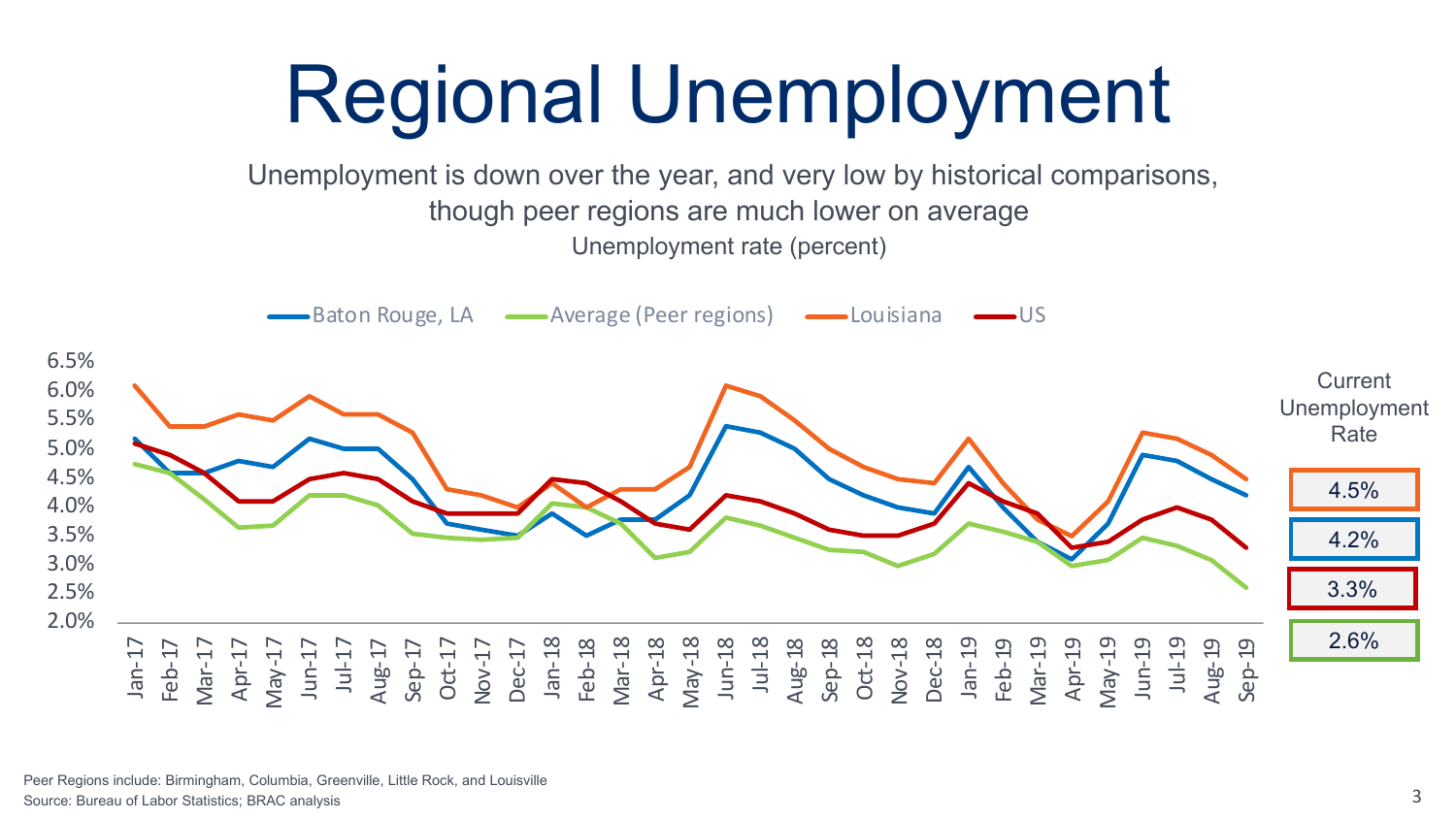## Population Growth

Metro Baton Rouge ranks as the 65<sup>th</sup> largest region in the US Population projection for the Baton Rouge Area (thousands of people)



38,000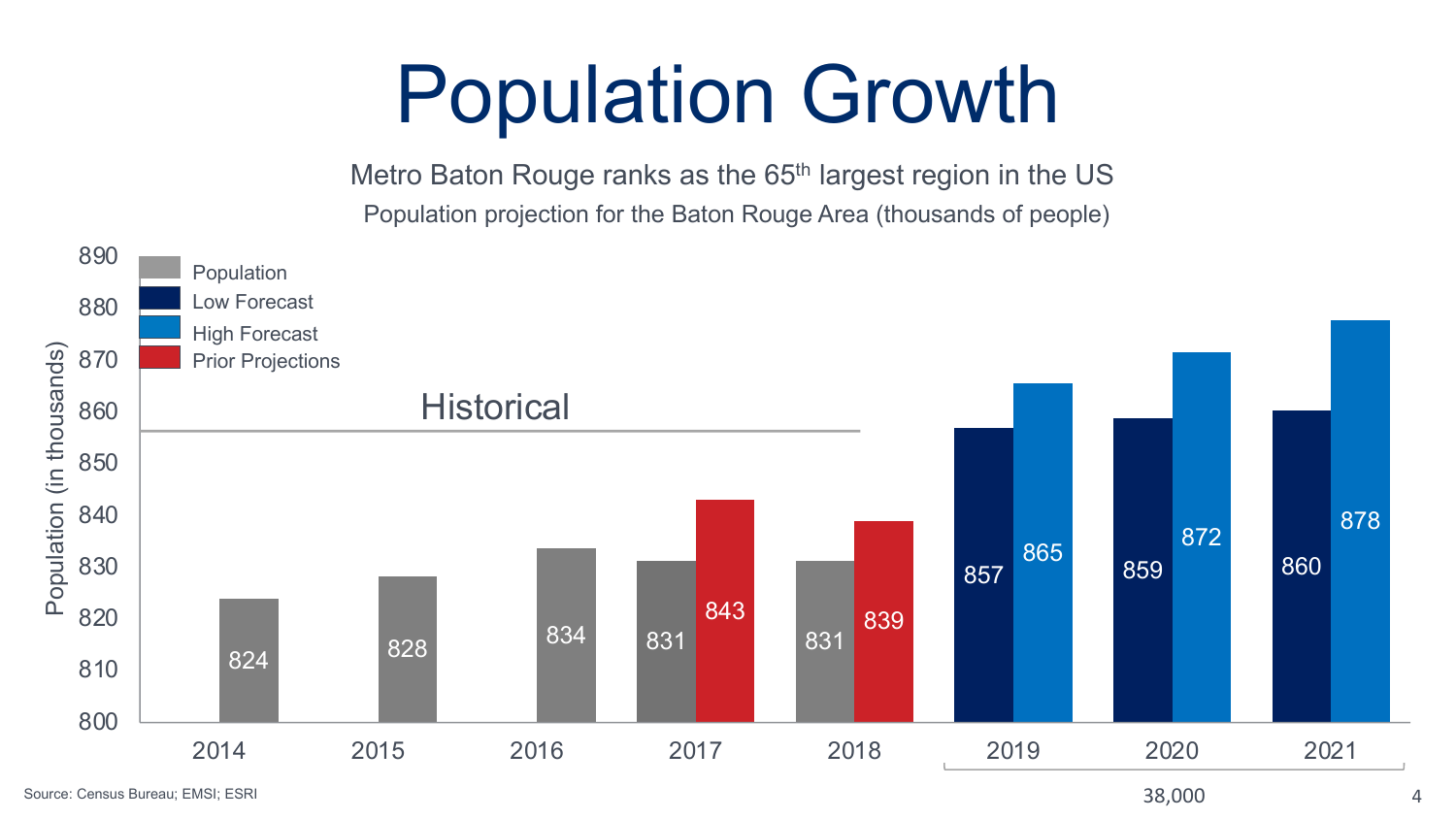## Metro Migration

Negative net migration is a significant factor in population stagnation

| <b>Metro Region</b>    | <b>Net Migration</b> |
|------------------------|----------------------|
| Richmond, VA           | 9,610                |
| Greenville, SC         | 9,229                |
| Oklahoma City, OK      | 6,648                |
| Columbia, SC           | 5,494                |
| Omaha, NE              | 3,643                |
| Louisville, KY         | 1,412                |
| Little Rock, AR        | 665                  |
| Birmingham, AL         | 517                  |
| Mobile, AL             | $-1,584$             |
| <b>Baton Rouge, LA</b> | $-3,430$             |

| <b>Top 3 Regions</b> | <b>In-Migration</b> |
|----------------------|---------------------|
| <b>New Orleans</b>   | 6,939               |
| Lafayette            | 1,784               |
| Hammond              | 1,764               |

| <b>Top 3 Regions</b> | <b>Out-Migration</b> |
|----------------------|----------------------|
| <b>New Orleans</b>   | 4,126                |
| Hammond              | 2,386                |
| Houston              | 2.262                |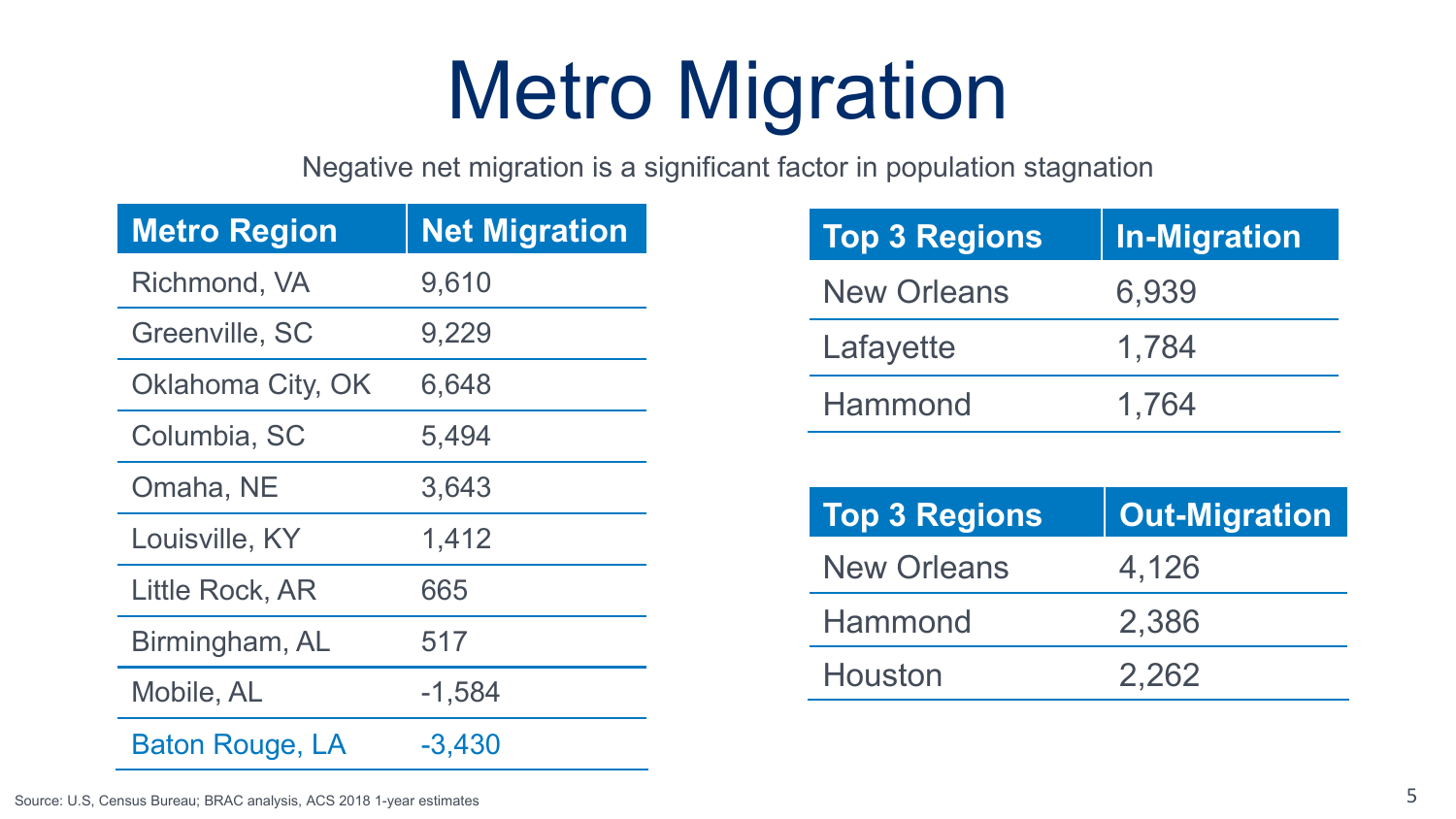## College Enrollment

College enrollment in the Capital Region surpasses 50,000 for the first time since Fall 2013 Fall Enrollment by Year

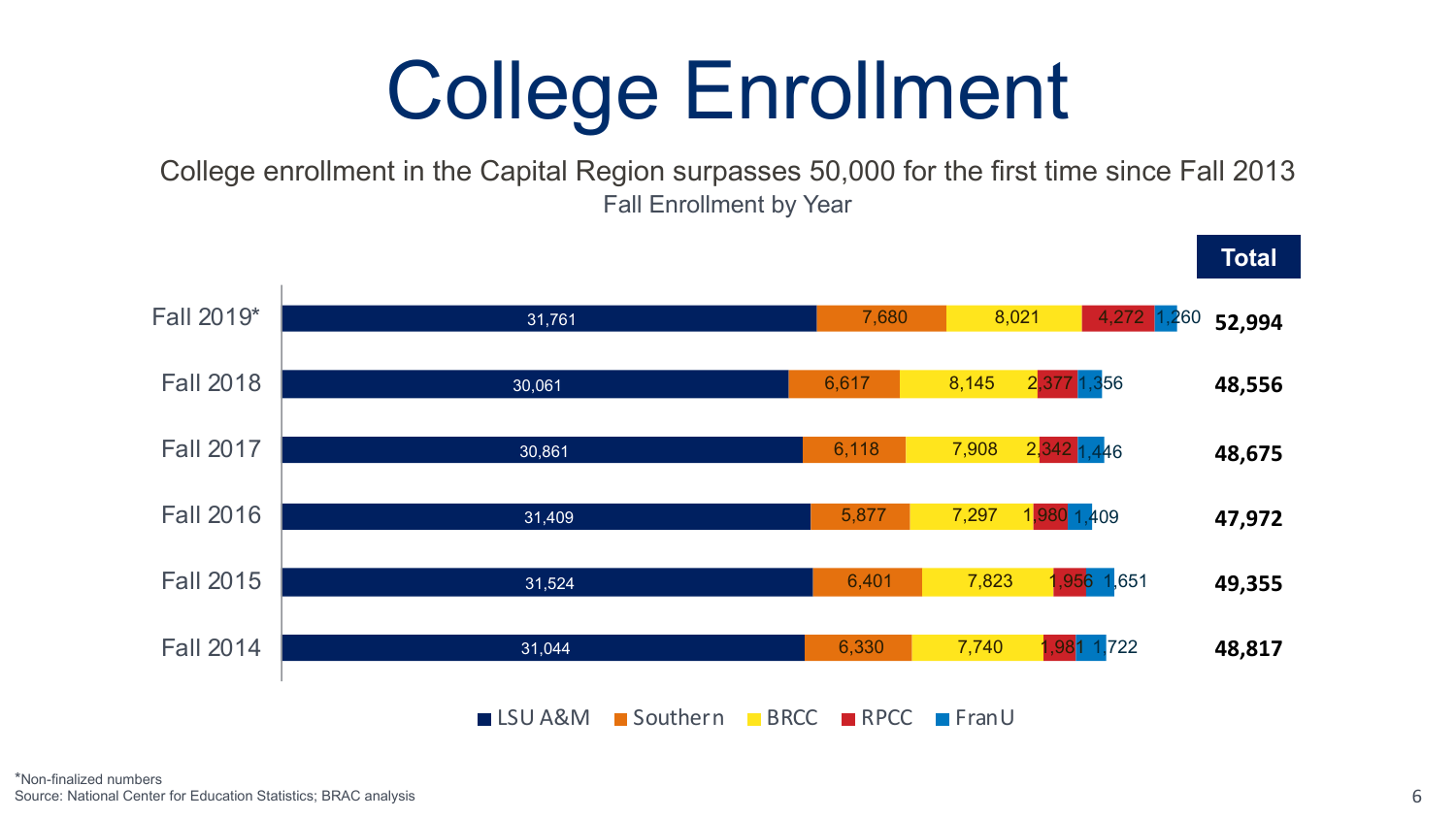## Income Growth

The Baton Rouge Area household income grew faster than state household income and remained ahead of its peer metro areas Median Household Income 2008-2018

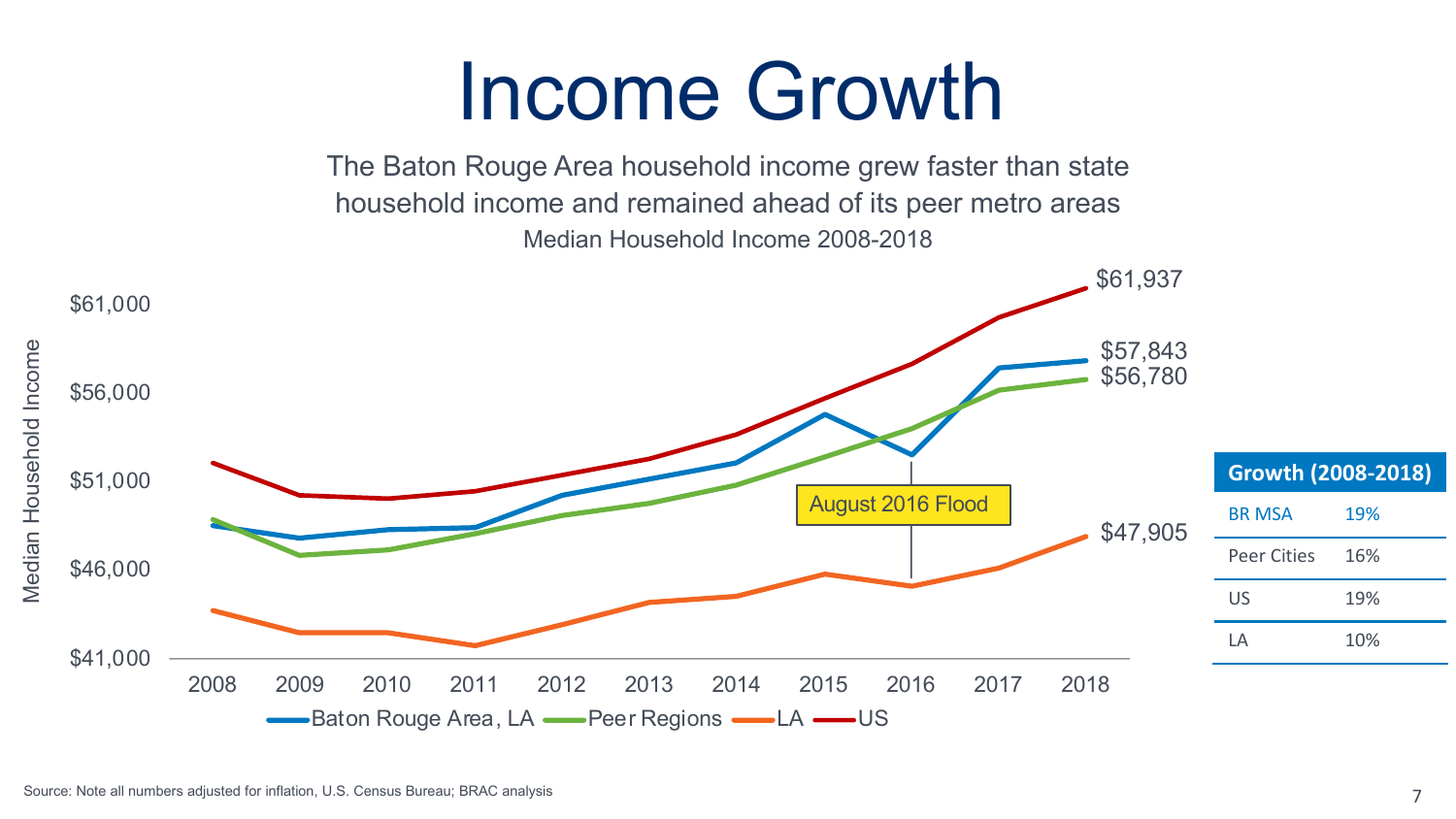## Income Growth by Race – BR Area

Over the last ten years, black household income rose faster than white households, but the growth has slowed and black households earn 54% of white household income Median Household Income 2007-2017



Actual Income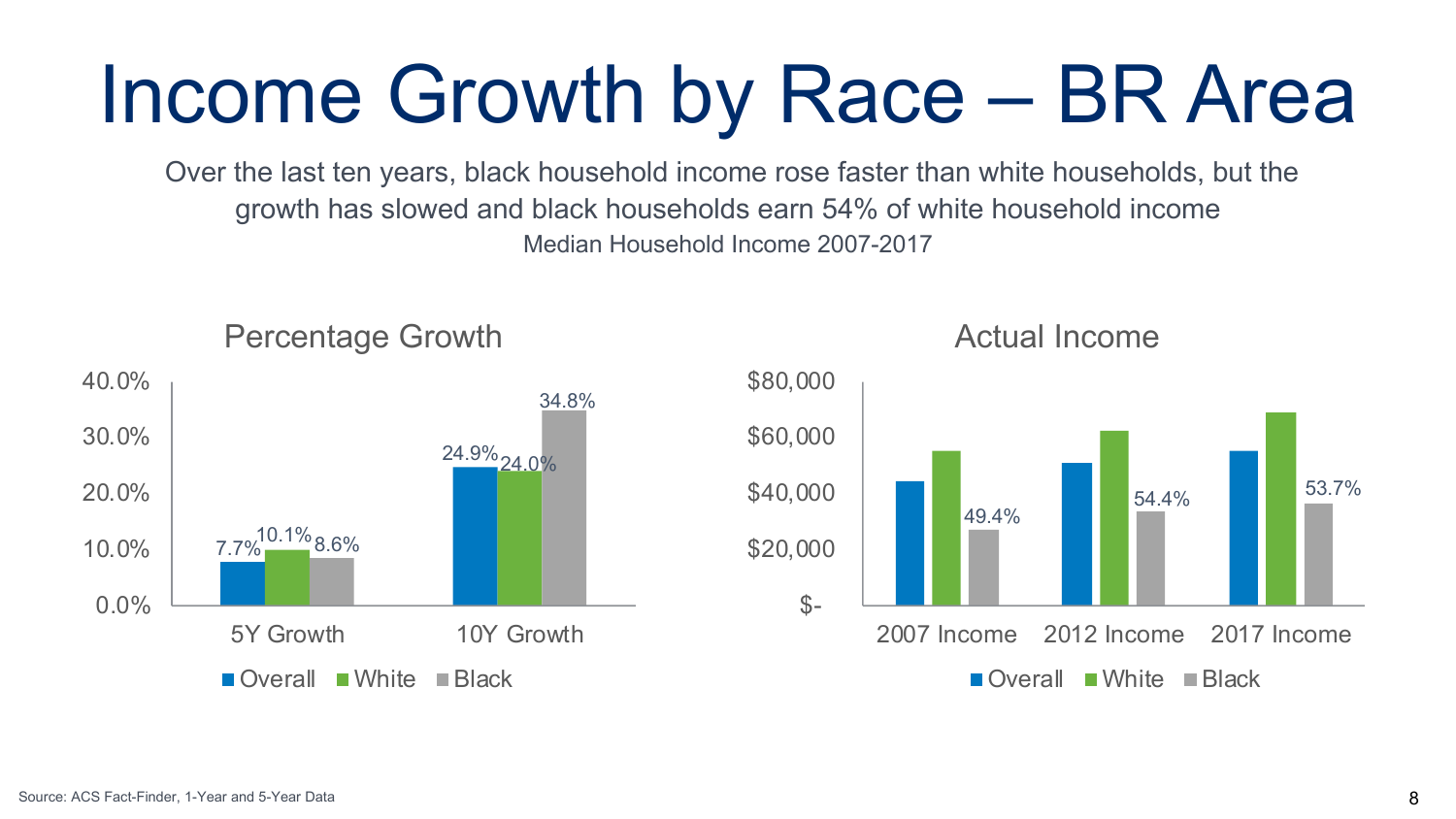## Regional Economy

Local economists project that an increase in industrial project starts will offset the major job losses in construction in 2019 Distribution and Over-the-Year Growth

#### Job Distribution

Job Growth by Industry

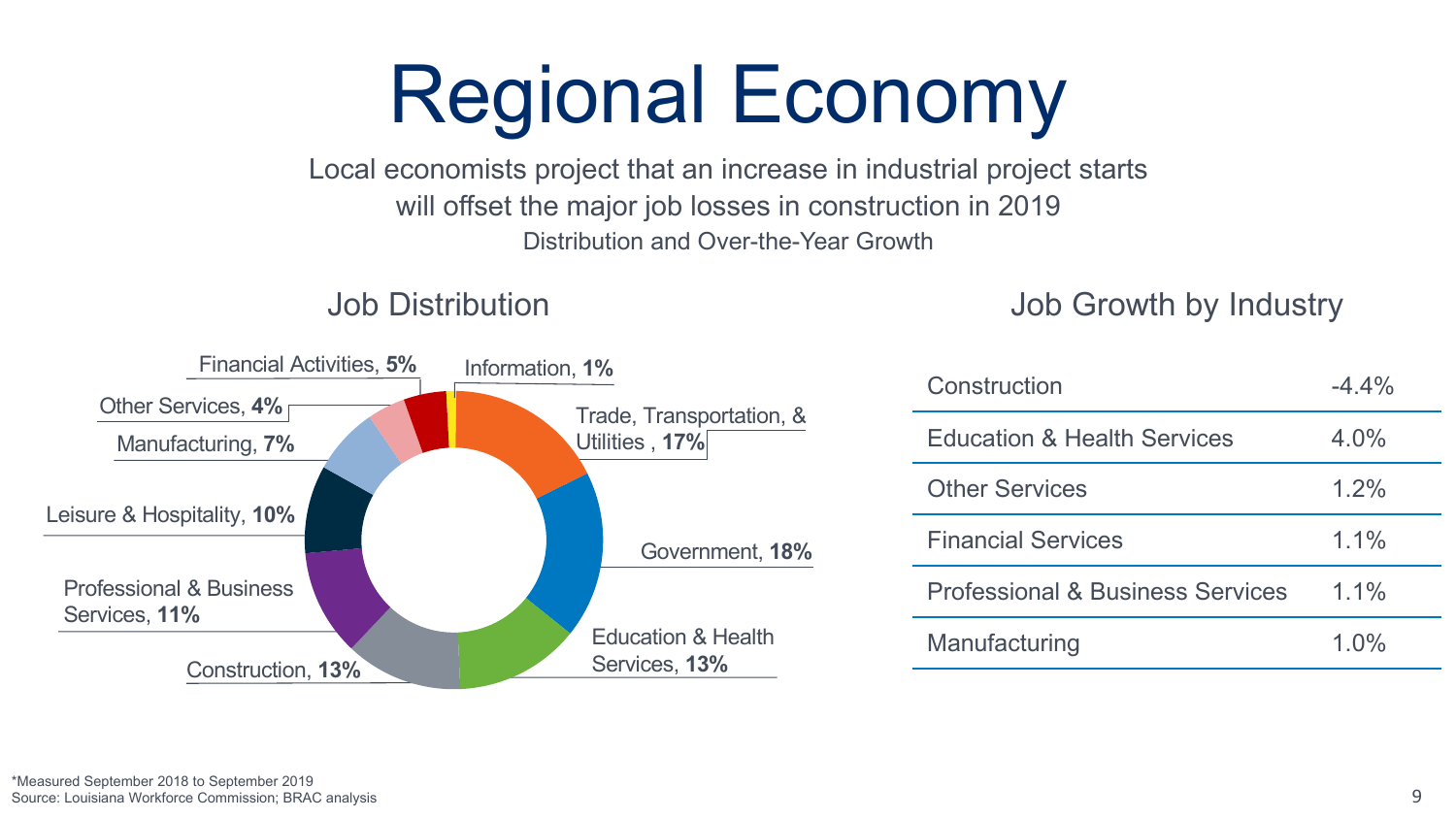## Scale and Growth By Industry

Over the last five years, Accommodation and Food Services, Manufacturing, and Construction experienced the most job growth in the region Bubble diameter is proportional to number of employees in 2019



**Employment Growth Sectors:** Manufacturing, Construction, Professional, Science and Technical Services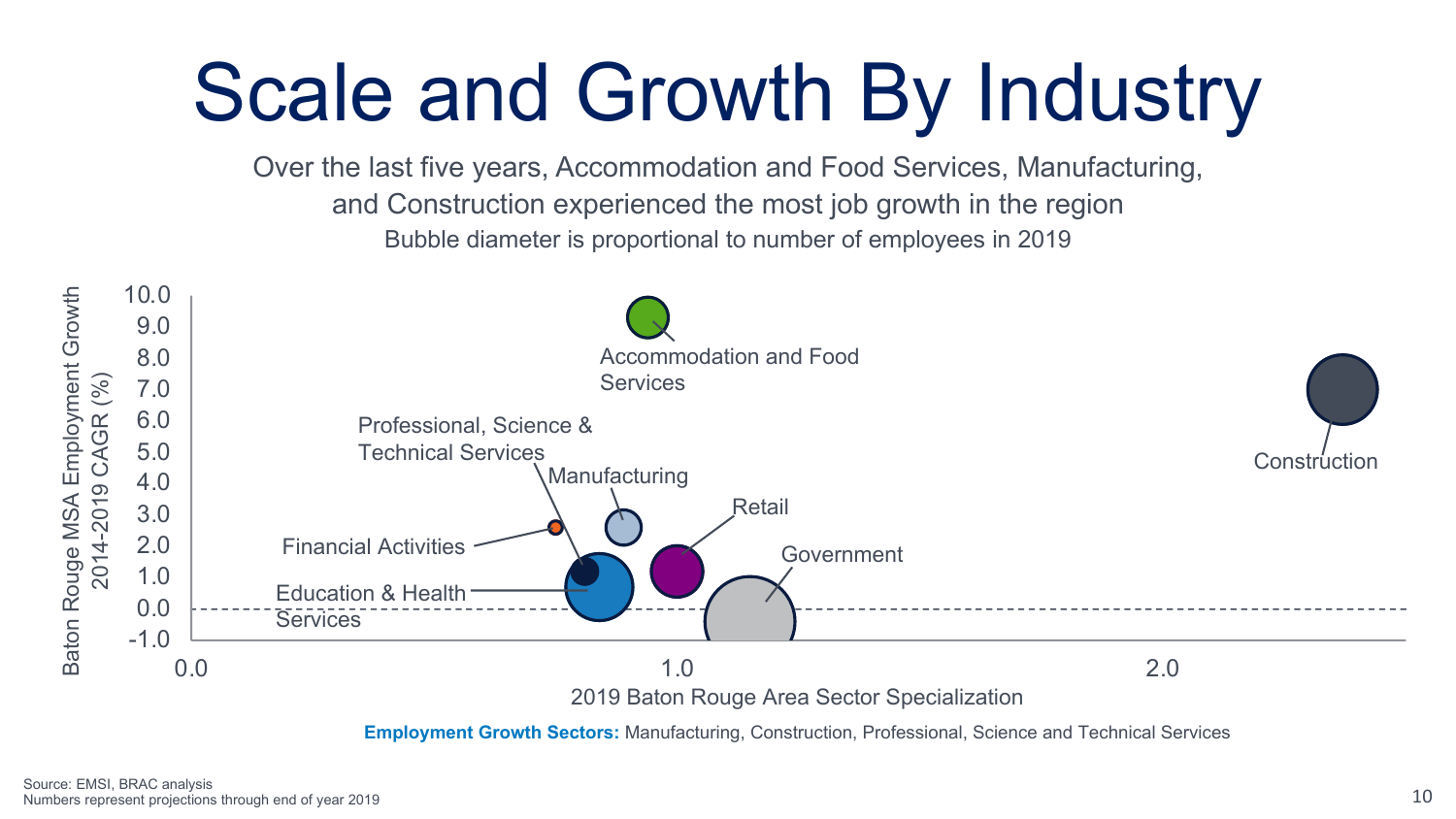# Baton Rouge Industry Clusters

Industrial-related sectors continue to drive growth in the Baton Rouge Area Bubble diameter is proportional to number of employees in 2019



2019 Baton Rouge MSA Location Quotient

**Area Clusters Showing Most Growth:** Pipeline Transportation, Chemical Manufacturing, Support Activities For Transportation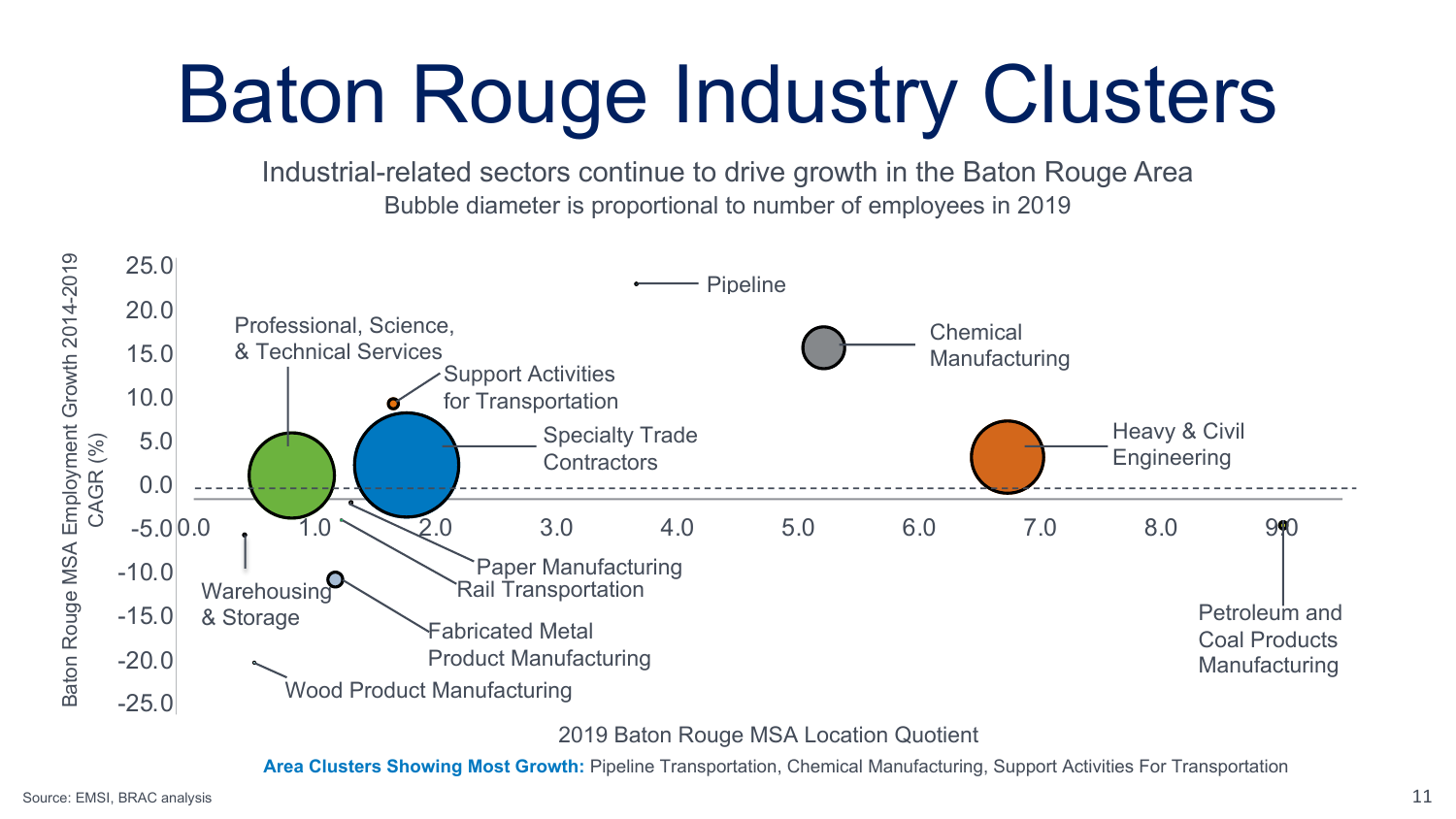### New Business Creation

The Baton Rouge Area saw increased number of businesses three years in a row

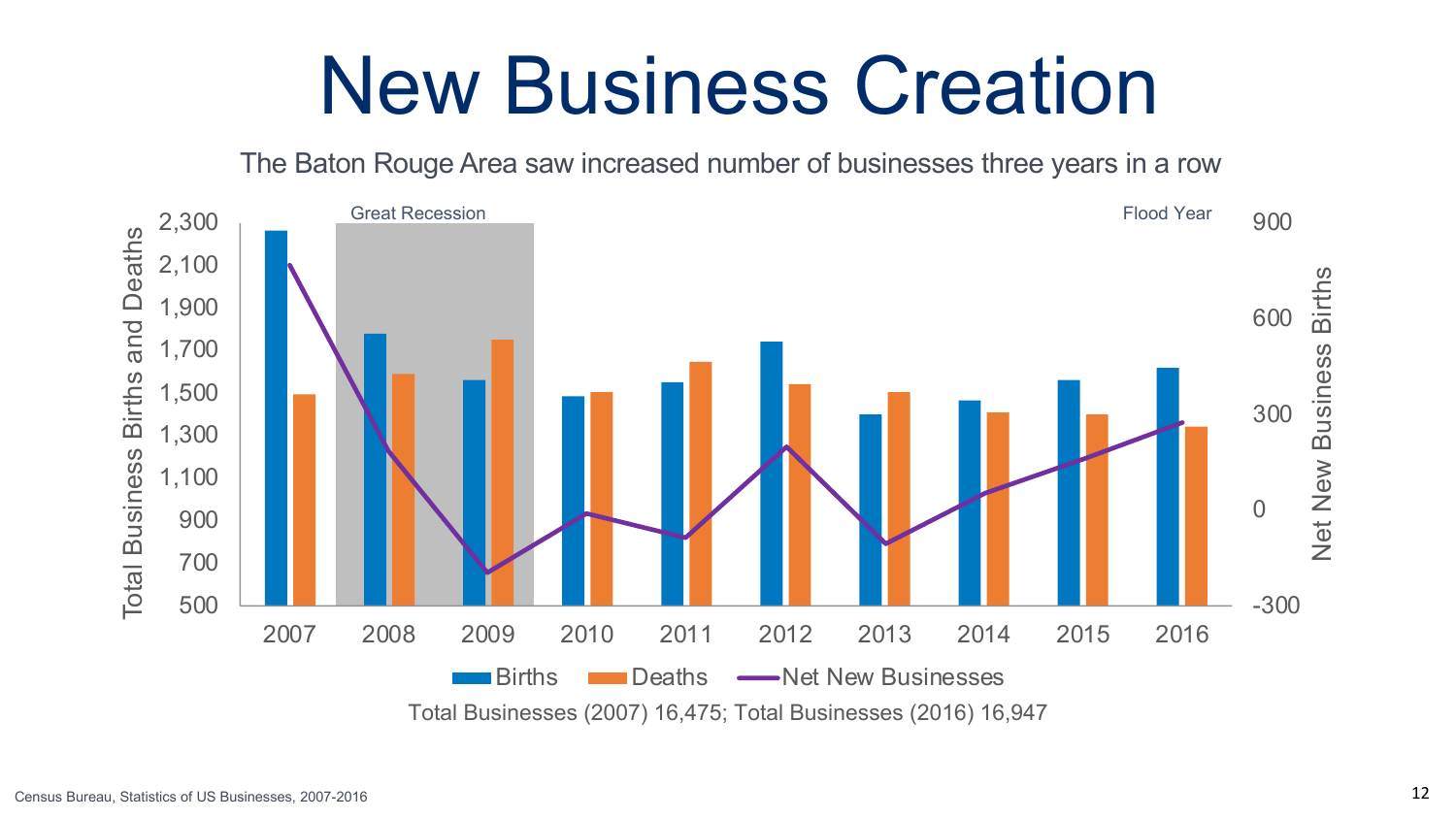# Regional Gross Domestic Product

The Baton Rouge Area's gross regional product per capita outperforms most peer cities Value of area products made in 2018, divided by the population

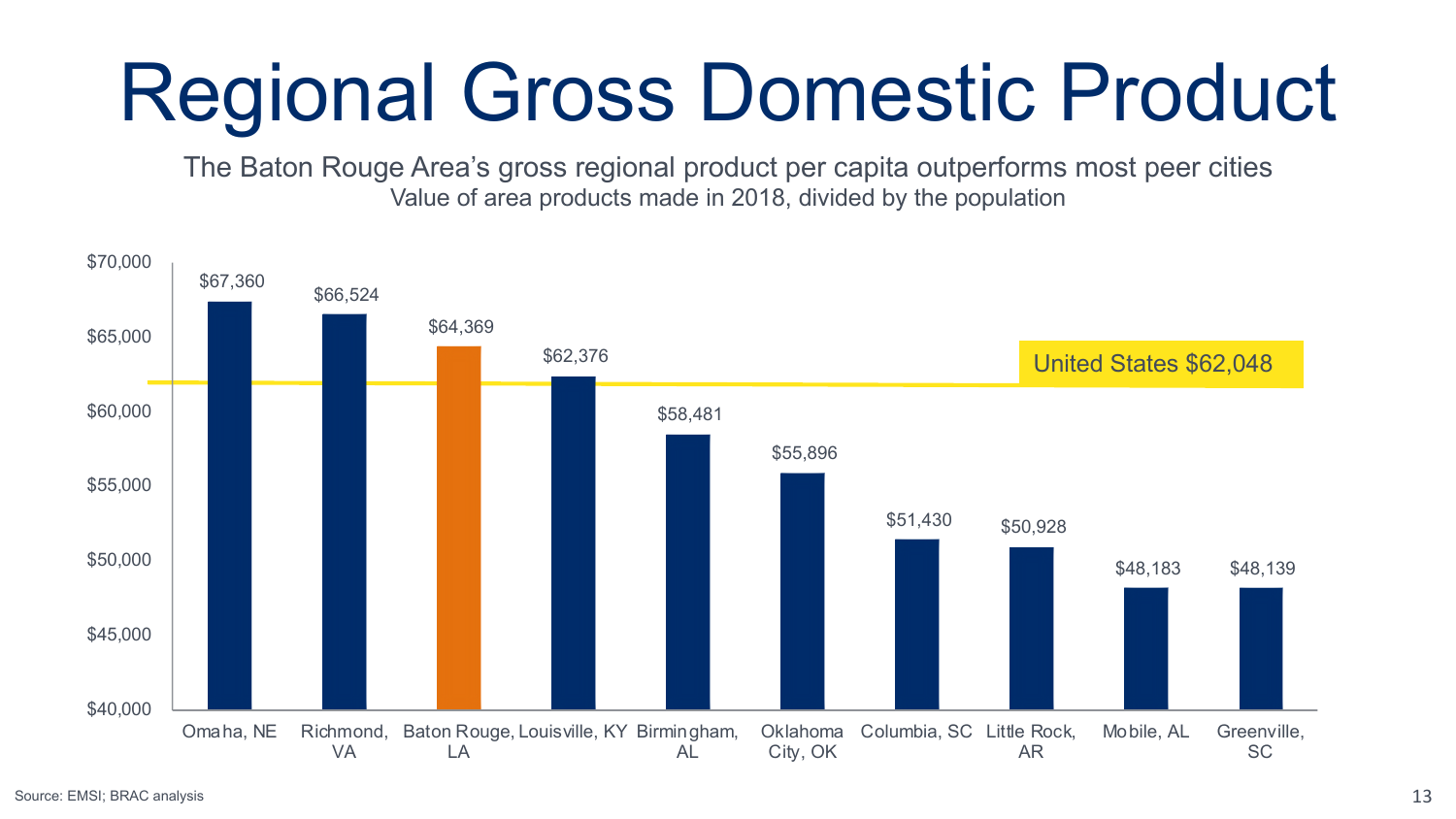## Obstacles for Businesses

Traffic has been the top obstacle for businesses since 2015 Percentage of respondents in a survey of regional business leaders\*

#### **Top obstacles**

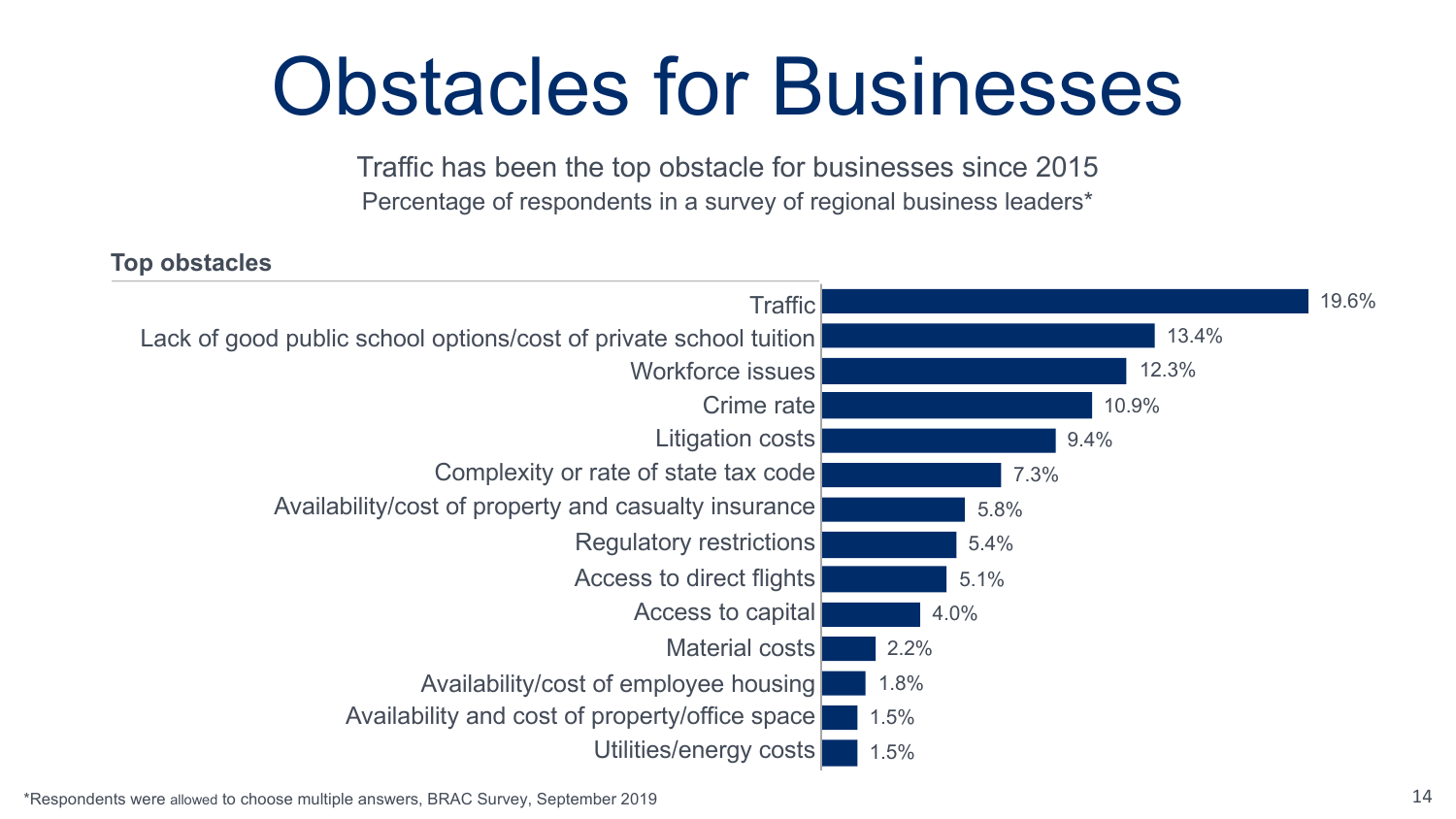#### Transportation Obstacles for Businesses

Traffic Congestion is the top concern, access to direct flights is second Percentage of respondents in a survey of regional business leaders\*

**Top obstacles among transportation issues**

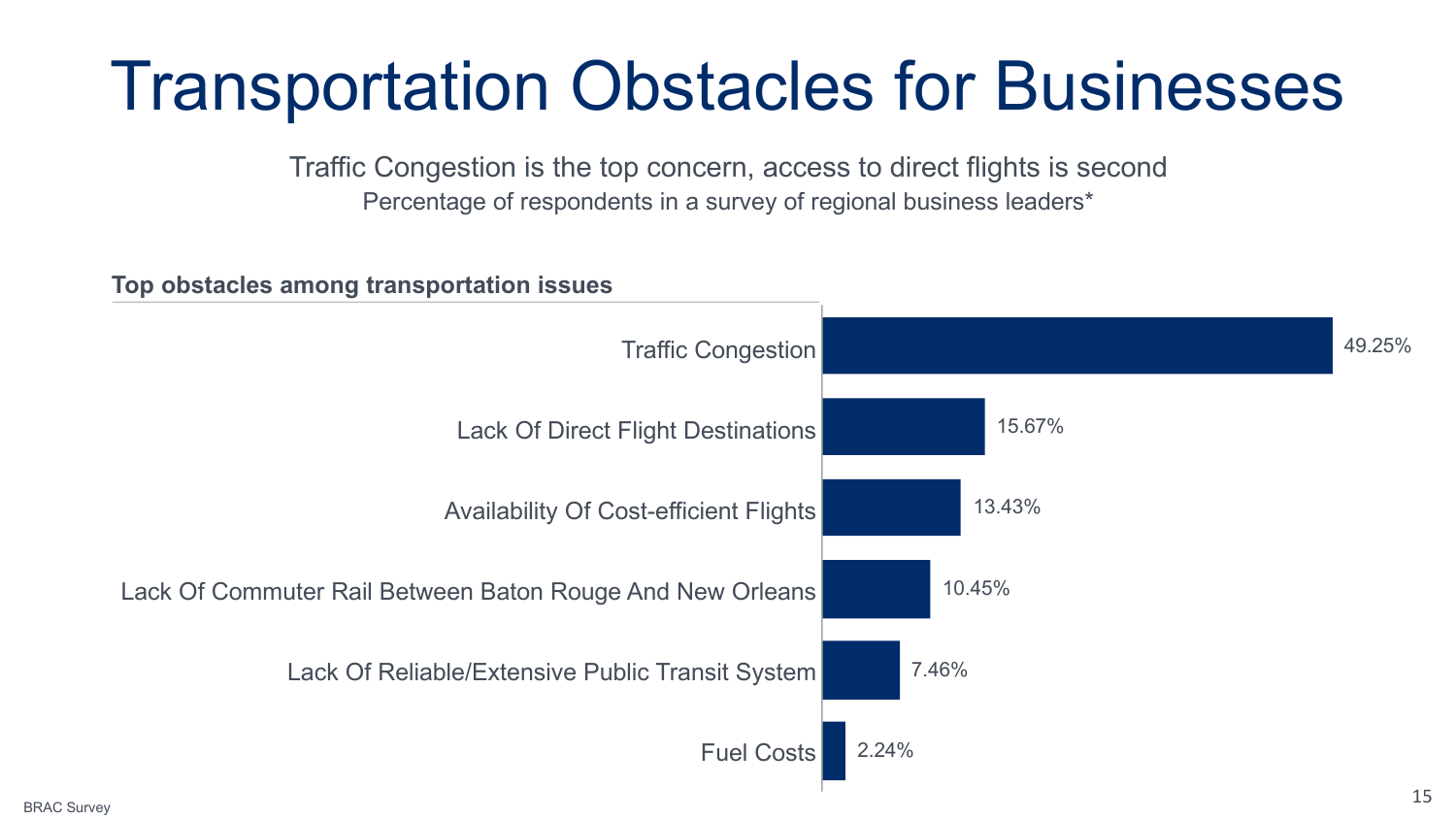## Statewide Concerns

Transportation infrastructure is the top statewide issue of future concern Ranking by respondents in a survey of regional business leaders\*

| <b>Ranking</b> | <b>2020 Statewide Trends</b>                                                   | <b>2019 Statewide Trends</b>                                             |  |  |  |  |
|----------------|--------------------------------------------------------------------------------|--------------------------------------------------------------------------|--|--|--|--|
| 1              | <b>Transportation Infrastructure</b>                                           | <b>Transportation Infrastructure</b>                                     |  |  |  |  |
| 2 <sup>7</sup> | <b>State Economic Development Efforts</b><br><b>Tax Structure and Tax Code</b> | <b>State Budget Uncertainty</b>                                          |  |  |  |  |
| 3              | <b>State Legal Climate and Tort Reform</b>                                     | State Legal Climate and Tort Reform<br><b>Tax Structure and Tax Code</b> |  |  |  |  |
| 4              | <b>State Government Effectiveness</b>                                          | Insurance                                                                |  |  |  |  |
| 5              | Insurance                                                                      | <b>State Government Effectiveness</b>                                    |  |  |  |  |
| 6              | K-12 Education Reform and Performance                                          | <b>State Economic Development Efforts</b>                                |  |  |  |  |
|                | <b>State Budget Uncertainty</b>                                                | K-12 Education Reform and Performance<br><b>State Health Care Issues</b> |  |  |  |  |
| 8              | <b>State Higher Education System/TOPS</b>                                      | <b>State Higher Education System</b>                                     |  |  |  |  |
| 9              | <b>State Incentive Uncertainty</b>                                             | <b>State Regulatory Environment</b>                                      |  |  |  |  |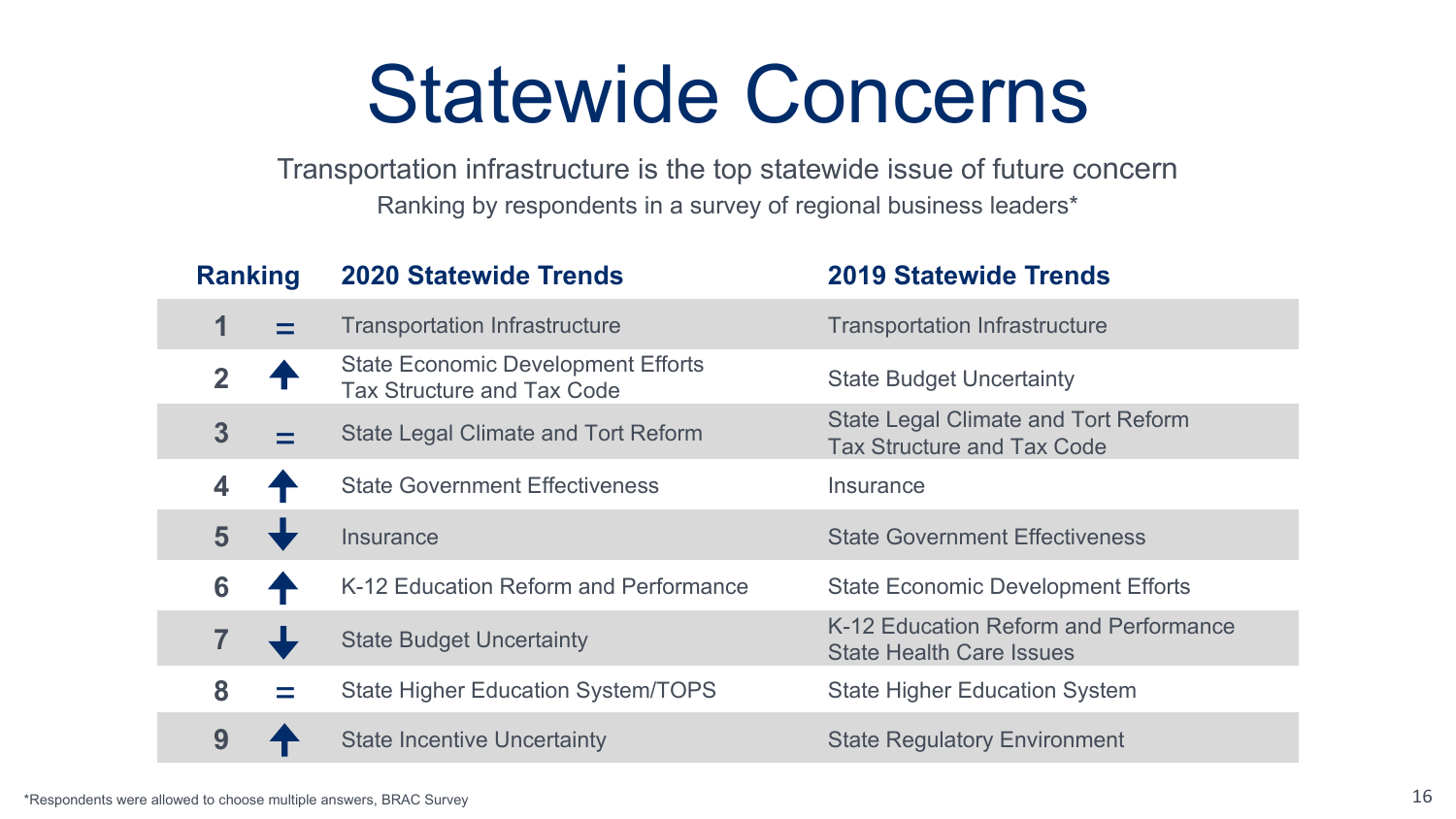## Workforce Perceptions

Candidates with a lack of education and experience is the top workforce concern in the region Ranking by respondents in a survey of regional business leaders\*

| <b>Ranking</b>          |                                                      | <b>2020 Available Workforce Obstacles</b>                                                                        | <b>2019 Available Workforce Obstacles</b>                                      |  |  |  |  |  |
|-------------------------|------------------------------------------------------|------------------------------------------------------------------------------------------------------------------|--------------------------------------------------------------------------------|--|--|--|--|--|
|                         |                                                      | Lack Of Talent With Education/Experience                                                                         | <b>Unrealistic Salary Expectations</b>                                         |  |  |  |  |  |
|                         | 2 New                                                | <b>Employee Health Care Costs/Benefits</b>                                                                       | <b>Candidates Lacking "Soft" Skills</b>                                        |  |  |  |  |  |
|                         |                                                      | Losing Talented Employees To Other Markets<br><b>Too Few Applicants</b><br><b>Candidates Lacking Soft Skills</b> | Losing Talented Employees To Other Markets                                     |  |  |  |  |  |
|                         |                                                      | <b>Unrealistic Salary Expectations</b>                                                                           | Lack Of Talent With Education/Experience                                       |  |  |  |  |  |
| $\overline{\mathbf{5}}$ | Difficult To Recruit From Out Of State<br><b>New</b> |                                                                                                                  | <b>Too Few Applicants</b>                                                      |  |  |  |  |  |
| 6                       |                                                      | <b>Retiring Workforce</b>                                                                                        | <b>Retiring Workforce</b>                                                      |  |  |  |  |  |
|                         |                                                      | Finding Employees That Can Pass Drug<br><b>Screens And/Or Remain Drug Free</b>                                   | Finding Employees Who Can Pass Drug<br>Screening Tests And/Or Remain Drug Free |  |  |  |  |  |
| 8                       | Lack Of Available Management                         |                                                                                                                  | Lack Of Available Management<br><b>High Turnover</b>                           |  |  |  |  |  |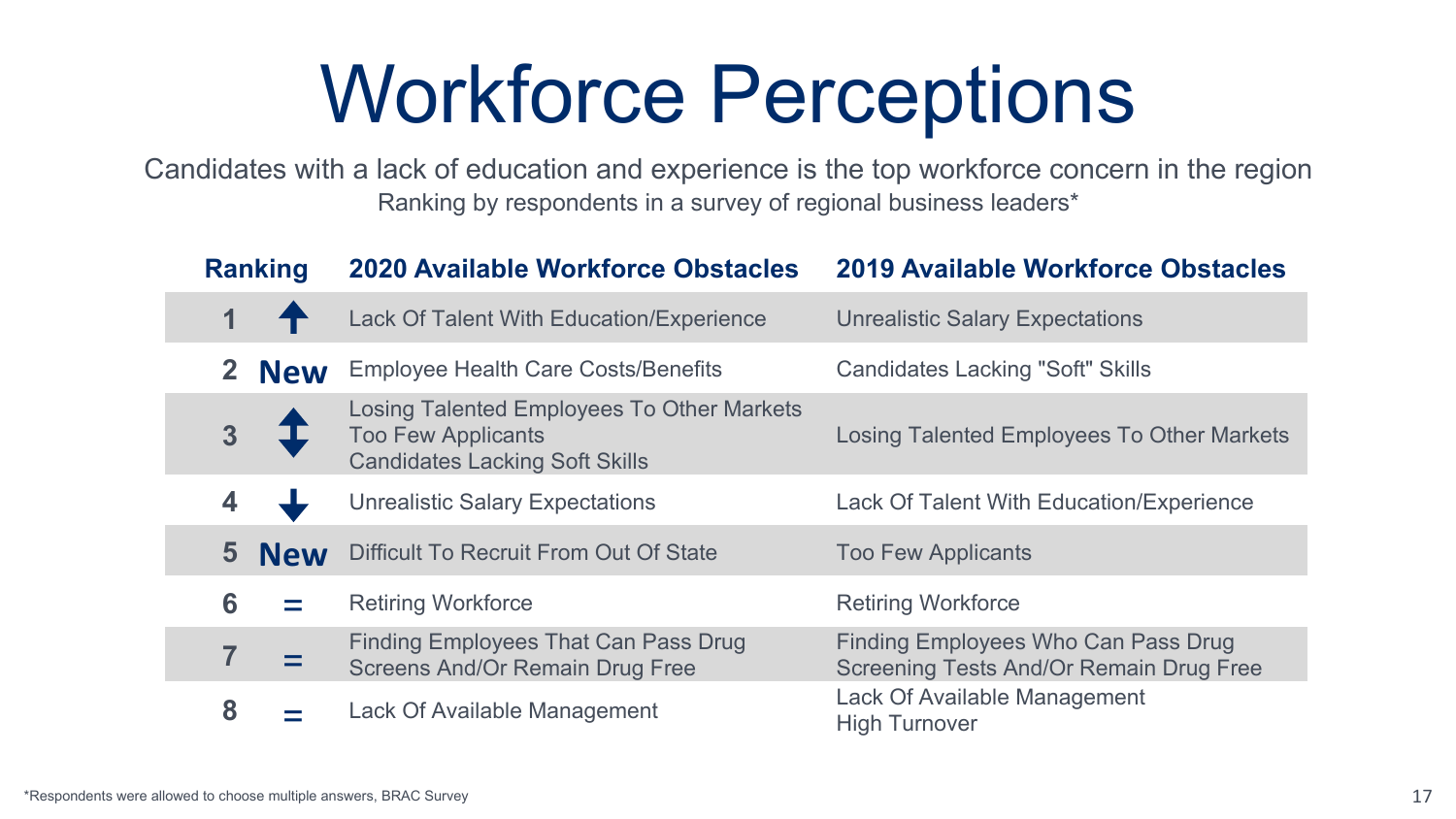## Projected Growth By Sector

2020 job growth forecasts for Baton Rouge Regional Labor Market\* by select industry sectors

|                |                                                           |       | <b>Net New Jobs</b>   |               |                                                                                                                                         |  |  |  |  |
|----------------|-----------------------------------------------------------|-------|-----------------------|---------------|-----------------------------------------------------------------------------------------------------------------------------------------|--|--|--|--|
|                |                                                           |       | <b>High</b><br>Growth |               | <b>Comments</b>                                                                                                                         |  |  |  |  |
|                | <b>Construction</b>                                       | 109   | 1,727                 | $0.2 - 3.0\%$ | Specialty Trade Contractors are expected to gain the most net new jobs                                                                  |  |  |  |  |
|                | <b>Arts, Entertainment, and</b><br><b>Recreation</b>      | 56    | 76                    | $0.9 - 1.2\%$ | Museums and historical sites are projected to acquire 175 new jobs                                                                      |  |  |  |  |
|                | <b>Finance and Insurance</b>                              | 42    | 125                   | $0.3 - 1.0\%$ | Insurance sales agents are projected to gain the most net new jobs                                                                      |  |  |  |  |
|                | <b>Manufacturing</b>                                      | 147   | 381                   | $0.5 - 1.2%$  | Furniture & related product manufacturing is anticipated to grow by<br>1.72% while Electrical Equipment Manu. is expected to fall by 3% |  |  |  |  |
| $\overline{1}$ | <b>Professional &amp; Business</b><br><b>Services</b>     | 349   | 444                   | $1.5 - 2.0\%$ | Gains spurred by growth in computer systems design and specialized<br>design services                                                   |  |  |  |  |
|                | <b>Retail Trade</b>                                       | 91    | 603                   | $0.2 - 1.2%$  | Retail salespersons are projected to gain the most net new jobs                                                                         |  |  |  |  |
|                | <b>Health Care and Social</b><br>819<br><b>Assistance</b> |       | 987                   | $1.4 - 2.0%$  | Ambulatory Health care services and social assistance are the health<br>care positions with the highest projected growth                |  |  |  |  |
|                | Total                                                     | 1,613 | 4,343                 |               |                                                                                                                                         |  |  |  |  |

18 \*The Baton Rouge Regional Labor Market consists of the nine-parish Capital Region plus Tangipahoa Parish and Washington Parish Source: EMSI Projections; Louisiana Workforce Commission Long-Term Projections; Baton Rouge Region; BRAC analysis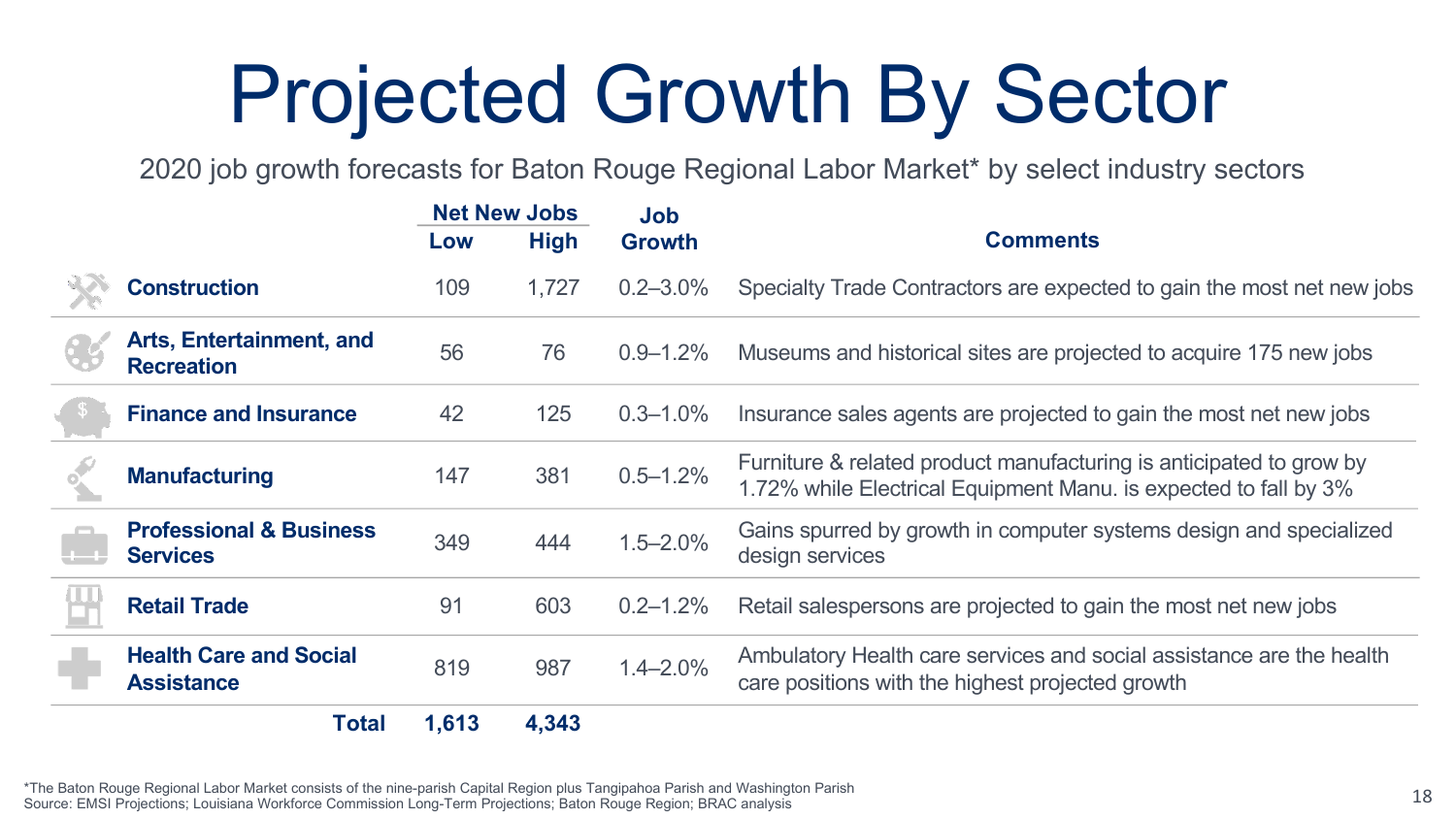## Projected Growth

All parishes are expected to experience job growth, led by Ascension and East Baton Rouge

|                         | <b>Net</b><br><b>New Jobs</b> | Job<br><b>Growth</b> | Pop.<br><b>Growth</b> | <b>Comments</b>                                                                                             |
|-------------------------|-------------------------------|----------------------|-----------------------|-------------------------------------------------------------------------------------------------------------|
| <b>Ascension</b>        | 1,472                         | 2.9%                 | 1.4%                  | Construction is projected to grow by almost three times the amount of<br>the next industry (524 versus 193) |
| <b>East Baton Rouge</b> | 2,405                         | 1.9%                 | $-0.2%$               | Construction and Health Care & Social Assistance are both projected<br>to grow significantly in 2020        |
| <b>East Feliciana</b>   | 88                            | 1.5%                 | $-0.5%$               | No industry is projected to grow or decrease by more than 20 jobs                                           |
| <b>Iberville</b>        | 464                           | 2.6%                 | $-0.2%$               | Construction projected to account for over half of total job growth                                         |
| Livingston              | 909                           | 2.7%                 | 0.7%                  | Four different industries are projected to grow by more than 100 jobs                                       |
| <b>Pointe Coupee</b>    | 128                           | 2.1%                 | $-0.3%$               | Utilities lead the way in both job growth and earnings per worker                                           |
| <b>St. Helena</b>       | 38                            | 1.9%                 | $-0.6%$               | No industry is projected to grow by more than 6 jobs                                                        |
| <b>West Baton Rouge</b> | 165                           | 1.2%                 | 0.9%                  | Retail, Manufacturing, Accommodation & Food Services will account<br>for 62% of job growth                  |
| <b>West Feliciana</b>   | 114                           | 1.9%                 | 0.1%                  | Utilities will grow by more than 40 jobs while Government will<br>decrease by roughly the same number       |